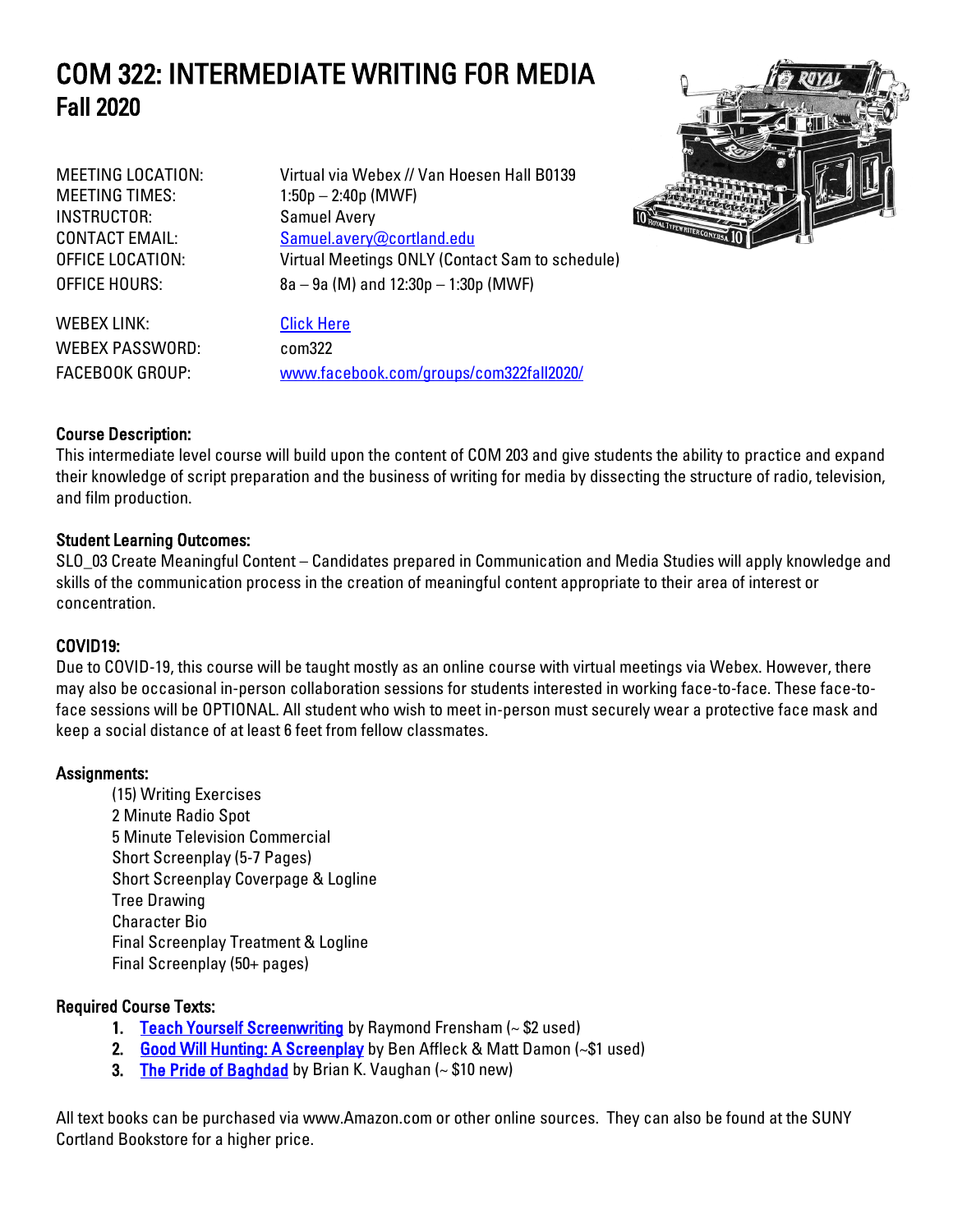## COM 322 – Intermediate Writing for Media Tentative Course Schedule\*

| <b>WEEK</b>     | <b>DESCRIPTION</b>                                               | <b>EXERCISE</b> | <b>ASSIGNMENT(S)</b>              | <b>DUE</b>      |
|-----------------|------------------------------------------------------------------|-----------------|-----------------------------------|-----------------|
| Aug. 31         | <b>Syllabus Overview &amp; Student Expectations</b>              |                 |                                   |                 |
| Sept. 02        | Examples of Media Writing // Discussion of COM 203               |                 |                                   |                 |
| Sept. 04        | WRITE: Exercise #1 - Writing to Music                            | EX. 1           |                                   | Sept. 07        |
| Sept. 07        | <b>Using Descriptive Language and Writing Creatively</b>         | EX. 2           | <b>Cringe Story</b>               | Sept. 09        |
| Sept. 09        | Introduction to Writing for Radio                                |                 | FB: Audio Commercial              |                 |
| Sept. 11        | WRITE: Exercise #3 - Cringe Story Adaptation                     | EX. 3           |                                   | Sept. 14        |
| Sept. 14        | The Radio Spot // Ghenghis Khan, Animal Urology & Beer           |                 | 2 Minute Radio Spot               | <b>Sept. 21</b> |
| Sept. 16        | The Radio Drama // War of the World and other examples           |                 | Radio Drama Handout               |                 |
| Sept. 18        | <b>WRITE: Project: 2 Minute Radio Spot</b>                       |                 |                                   | Sept. 21        |
| <b>Sept. 21</b> | Basic Story Telling Techniques // Three Act Structure            |                 |                                   |                 |
| Sept. 23        | Intermediate Story Telling // The Eight Point Arc // Kruger Park |                 | FB: Commercial Arc                | Sept. 25        |
| Sept. 25        | WRITE: Exercise #4 - Burglar Story Prompt                        | EX. 4           |                                   | Sept. 28        |
| Sept. 28        | Introduction to Writing for Television // SNL & Live Broadcasts  | EX. 5           | <b>5 Minute AV Script</b>         | Oct. 05         |
| Sept. 30        | Writing Visually // Framing & Composition                        |                 | The Pride of Baghdad              |                 |
| Oct. 02         | <b>WRITE: 5 Minute AV Script</b>                                 |                 |                                   | Oct. 05         |
| Oct. 05         | Introduction to Writing for Film // Loglines & Treatments        |                 | <b>Short Screenplay</b>           | Oct. 19         |
| Oct. 07         | Short Film Examples // Inception Screenplay                      |                 | <b>READ: Good Will Hunting</b>    | Oct. 26         |
| Oct. 09         | <b>WRITE: Short Screenplay Coverpage</b>                         |                 |                                   | Oct. 12         |
| Oct. 12         | Script Formatting - Indy Mogul Pt. 1 & CELTX                     | EX. 6           |                                   |                 |
| Oct. 14         | Script Formatting - Indy Mogul Pt. 2 & CELTX                     | EX. 7           |                                   |                 |
| Oct. 16         | <b>WRITE: Short Screenplay</b>                                   |                 |                                   | Oct. 19         |
| Oct. 19         | Peer Critique: Short Screenplay Pt. 1                            | EX. 8           | <b>Screenplay Revisions</b>       | Oct. 28         |
| Oct. 21         | QUIZ: Writing for Radio, TV and Film // Final Treatment          | EX. 9           | <b>Final Screenplay Treatment</b> | <b>Nov. 11</b>  |
| Oct. 23         | WATCH: Good Will Hunting (1997)                                  |                 |                                   | Oct. 26         |
| Oct. 26         | Discussion: Good Will Hunting (Characters & Structure)           |                 | Draw a tree                       | Nov. 02         |
| Oct. 28         | Peer Critique: Short Screenplay Pt. 2                            |                 | <b>Final Script Revisions</b>     | Nov. 02         |
| Oct. 30         | <b>WRITE: Short Screenplay Revisions</b>                         |                 |                                   |                 |
| <b>Nov. 02</b>  | <b>Introduction to Writing the Character</b>                     | EX. 10          |                                   |                 |
| Nov. 04         | <b>Character Creation</b>                                        | EX. 11          | <b>Character Bio</b>              | Nov. 09         |
| Nov. 06         | <b>WRITE: Character Bio</b>                                      |                 |                                   | Nov. 09         |
| <b>Nov. 09</b>  | Peer Critique: Character Bio                                     | EX. 12          |                                   |                 |
| <b>Nov. 11</b>  | <b>Creating the Step Outline: Final Screenplay Treatments</b>    | EX. 13          |                                   |                 |
| Nov. 13         | WATCH: Adaptation (2002)                                         |                 |                                   | Nov. 16         |
| <b>Nov. 16</b>  | Discussion: Adaptation & Breaking the Rules                      |                 | <b>Final Screenplay</b>           | Dec. 16         |
| Nov. 18         | Harper: Setting the Screen (Goldman Pg. 179) // Film Intros      | EX. 14          |                                   |                 |
| Nov. 20         | <b>WRITE: Final Screenplays</b>                                  |                 |                                   |                 |
|                 | <b>THANKSGIVING BREAK (No Class) - Nov. 23 to Nov. 29</b>        |                 |                                   |                 |
| <b>Nov. 30</b>  | Writing the Ending // Ways to Successfully Conclude your Film    |                 |                                   |                 |
| Dec. 02         | Exercise #15 - Burglar Ending                                    | EX. 15          |                                   |                 |
| Dec. 04         | <b>WRITE: Final Screenplay</b>                                   |                 | <b>Work on Final Screenplay</b>   | Dec. 16         |
| Dec. 07         | What To Do With My Script???                                     |                 |                                   |                 |
| Dec. 09         | <b>WRITE: Final Screenplay</b>                                   |                 |                                   |                 |
| Dec. 11         | <b>WRITE: Final Screenplay</b>                                   |                 |                                   |                 |

\*All dates, descriptions and assignments are subject to change due to COVID-19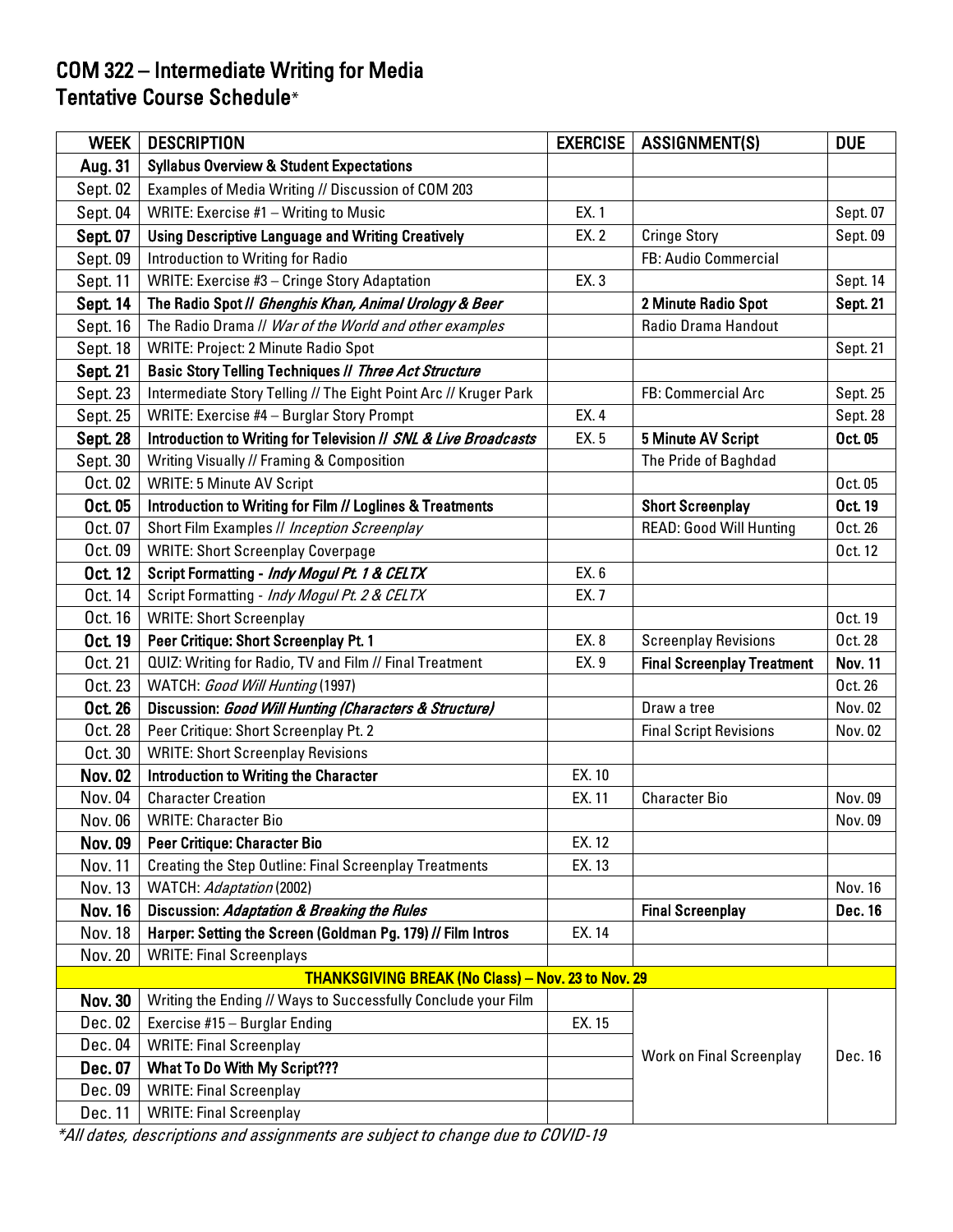| <b>COM 322 EXERCISE OVERVIEW</b> |                                                                                                                                                                                                                                                                |               |  |
|----------------------------------|----------------------------------------------------------------------------------------------------------------------------------------------------------------------------------------------------------------------------------------------------------------|---------------|--|
| EX#                              | <b>DESCRIPTION</b>                                                                                                                                                                                                                                             | <b>POINTS</b> |  |
| $\mathbf 1$                      | Students will use music as an inspirational tool to write.                                                                                                                                                                                                     | 3             |  |
| $\mathbf{z}$                     | Students will use the prompt "The night was" to write a descriptive introduction.                                                                                                                                                                              | 3             |  |
| 3                                | Adapt the "Cringe Story" into a radio script. Consider what audio elements would be required.                                                                                                                                                                  | 4             |  |
| 4                                | After hearing ACT I of the Burglar Story - Students will complete ACT II and ACT III.                                                                                                                                                                          | 4             |  |
| 5                                | Students will work in groupds to complete the Video column of the AV Script - "Hot Tub Lovahs"                                                                                                                                                                 | 3             |  |
| 6                                | Use the cue "A man walks into a barbershop" to start your screenplay. Use Celtx to complete the scene. Must<br>use all the five basic elements at least once.                                                                                                  | з             |  |
| $\overline{7}$                   | EX. 6 will be randomly redistributed. Students will attempt to expand upon the scene by adding another scene.<br>This scene must include more advance writing techniques: such as sub headers, dual quotes, as well as the<br>introduction of a new character. | 3             |  |
| 8                                | Students will peer review several Short Screenplays and fill out a Readers Report for each.                                                                                                                                                                    | 4             |  |
| 9                                | Students will write out potential loglines for their Final Screenplay on flashcards. Logline flashcards will then be<br>randomly distributed and student peers will pick a logline to develop further.                                                         | 4             |  |
| 10                               | Students will create a cast design for their Final Screenplay                                                                                                                                                                                                  | 4             |  |
| 11                               | Students will complete a "Character Profile" handout for one of their Final Screenplay Characters.                                                                                                                                                             | 3             |  |
| 12                               | Students will answer several moral questions about their character. The class will then exchange character bios and<br>students will answer the same moral questions for another classmate's character.                                                        | 3             |  |
| 13                               | Treatments will be randomly distributed. Students will then create a "Step Outline" for the first 6 (or more)<br>scenes using flashcards for this random treatment. Exchange flashcards at the end of class.                                                   | 3             |  |
| 14                               | The Barbershop stories (EX.6 & 7) will be randomly distributed. Students must then write the scene that precedes<br>"the man walks into the barbershop" prompt so that the story becomes much more interesting.                                                | 3             |  |
| 15                               | The Burglar Story (EX. 4) will be randomly distributed. Students will write an ACT IV that ends the story in a new<br>and interesting way.                                                                                                                     | 3             |  |
| <b>TOTAL</b>                     |                                                                                                                                                                                                                                                                | 50            |  |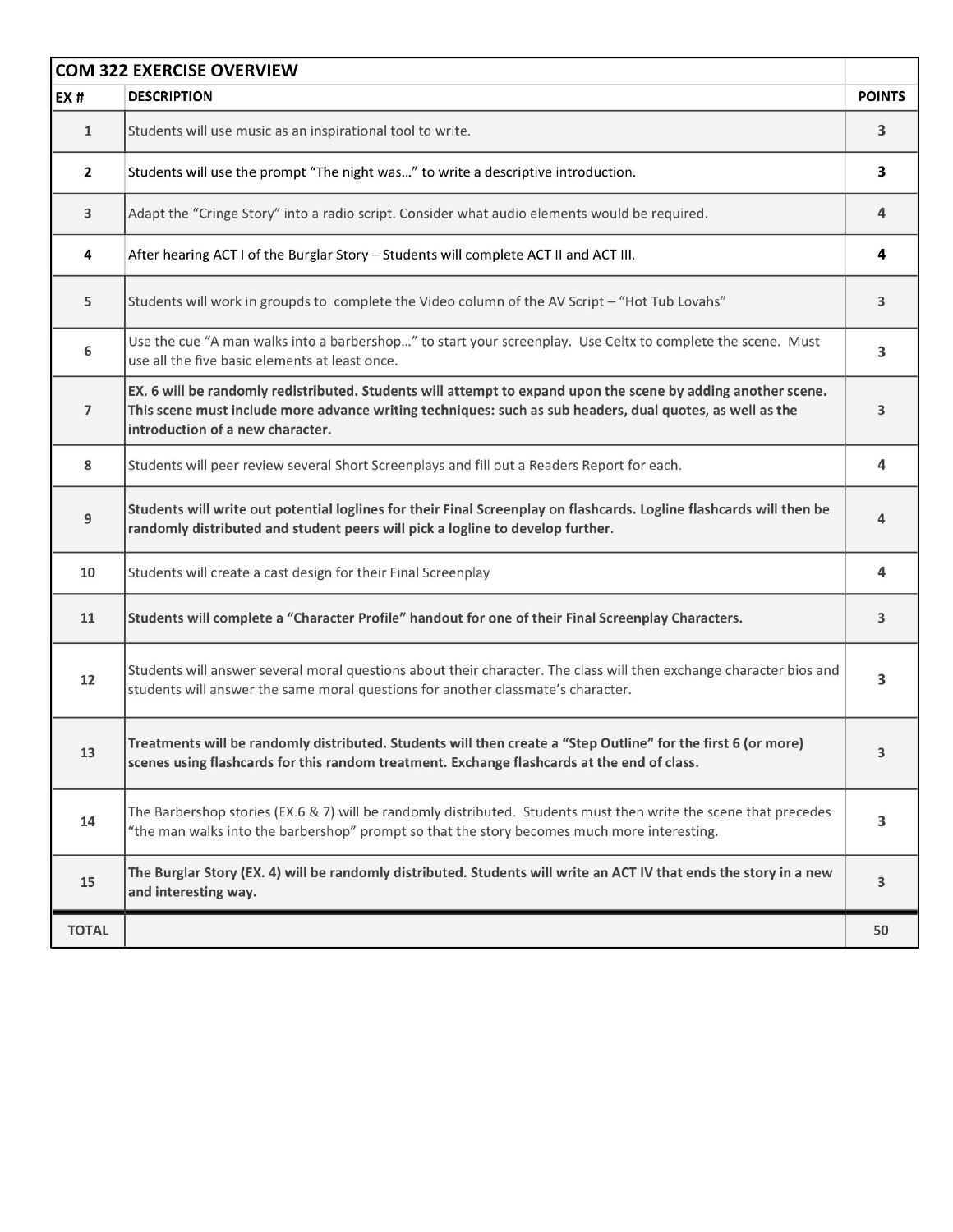# Screenplay Rubric

| Name:                       |                                                                                                                                         |                                                                                                                                             | Course:                                                                                                                 | Date:                                                                                                                                         |              |
|-----------------------------|-----------------------------------------------------------------------------------------------------------------------------------------|---------------------------------------------------------------------------------------------------------------------------------------------|-------------------------------------------------------------------------------------------------------------------------|-----------------------------------------------------------------------------------------------------------------------------------------------|--------------|
|                             | 1                                                                                                                                       | 2                                                                                                                                           | 3                                                                                                                       | 4                                                                                                                                             |              |
| <b>CATEGORY</b>             | Unacceptable<br>(Below Standards)                                                                                                       | Acceptable<br>(Meets Standards)                                                                                                             | Good<br>(Occasionally Exceeds)                                                                                          | Excellent<br>(Exceeds Standards)                                                                                                              | <b>SCORE</b> |
| Delivery                    | Title page<br>missing/no contact<br>information OR No<br>Binding/stapled.<br>Sloppily thrown<br>together or LATE.                       | Title Page and<br>Binding are OK.<br>Pages not lined up.<br>Sloppily thrown<br>together. Submitted<br>ON-TIME.                              | Title Page and<br>Binding are Good.<br>Pages lined up.<br>Clean page holes.<br>Submitted ON-<br>TIME.                   | Title Page and<br>Binding are Perfect.<br>All pages line up w/<br>clean brads.<br>Submitted ON-<br>TIME.                                      |              |
| Grammar                     | Grammatical<br>errors, spelling or<br>punctuation<br>substantially<br>detract from work.                                                | Very few<br>grammatical,<br>spelling or<br>punctuation errors<br>interfere with work.                                                       | Grammatical,<br>spelling or<br>punctuation errors<br>are rare and do not<br>detract from work.                          | The work is free of<br>grammatical,<br>spelling or<br>punctuation errors.                                                                     |              |
| Scene & Setting             | Scenes/settings are<br>not discernible or<br>cliché. Little<br>thought given to<br>'where'.                                             | Some effort has<br>been given to<br>establishing<br>compelling<br>scenes/settings.                                                          | Scene/setting<br>questions have been<br>dealt with<br>effectively, if not<br>creatively.                                | Scenes/settings are<br>well defined,<br>interesting and<br>evocative.                                                                         |              |
| Characterization            | Characters are not<br>defined. Little<br>thought given to<br>'who'.                                                                     | Some effort has<br>been given to<br>establishing<br>compelling<br>characters.                                                               | <b>Characters</b> have<br>been created<br>effectively and<br>brought to 'life'.                                         | Strong, well-<br>defined, interesting<br>and evocative<br>characters come<br>alive in the work.                                               |              |
| Creativity &<br>Originality | Little evidence of<br>creativity in the<br>story. Lack of effort<br>is clear. Does not<br>attempt to<br>engage/entertain<br>the reader. | Some creative<br>details/descriptions<br>found. Reliance on<br>cliché, poor<br>storytelling<br>techniques. Not<br>able to express<br>ideas. | Story contains<br>creative and original<br>elements that create<br>an overall engaging<br>& entertaining<br>experience. | Story/plot/characte<br>rs are highly<br>original, amusing,<br>or engaging. Plot is<br>imaginative,<br>entertaining and<br>compelling. Superb! |              |
| <b>FORMATTING</b>           |                                                                                                                                         |                                                                                                                                             |                                                                                                                         |                                                                                                                                               |              |
| <b>Scene Headings</b>       | Format errors<br>found $(7+)$ / Used<br>incorrectly<br>throughout work.                                                                 | Format errors<br>found (3-6) / Used<br>properly in most of<br>work.                                                                         | Format errors found<br>$(1-2)$ / Used<br>properly throughout<br>work.                                                   | No format errors /<br>Properly used<br>throughout work.                                                                                       |              |
| Actions                     | Format errors<br>found $(7+)$ / Used<br>incorrectly<br>throughout work.                                                                 | Format errors<br>found $(3-6)$ / Used<br>properly in most of<br>work.                                                                       | Format errors found<br>$(1-2)$ / Used<br>properly throughout<br>work.                                                   | No format errors /<br>Properly used<br>throughout work.                                                                                       |              |
| <b>Character Names</b>      | Format errors<br>found $(7+)$ / Used<br>incorrectly<br>throughout work.                                                                 | Format errors<br>found $(3-6)$ / Used<br>properly in most of<br>work.                                                                       | Format errors found<br>$(1-2)$ / Used<br>properly throughout<br>work.                                                   | No format errors /<br>Properly used<br>throughout work.                                                                                       |              |
| Dialogue                    | Format errors<br>found $(7+)$ / Used<br>incorrectly<br>throughout work.                                                                 | Format errors<br>found $(3-6)$ / Used<br>properly in most of<br>work.                                                                       | Format errors found<br>$(1-2)$ / Used<br>properly throughout<br>work.                                                   | No format errors /<br>Properly used<br>throughout work.                                                                                       |              |
| Parentheticals              | Format errors<br>found $(7+)$ / Used<br>incorrectly<br>throughout work.                                                                 | Format errors<br>found (3-6) / Used<br>properly in most of<br>work.                                                                         | Format errors found<br>$(1-2)$ / Used<br>properly throughout<br>work.                                                   | No format errors /<br>Properly used<br>throughout work.                                                                                       |              |

Comments

**Total Points:**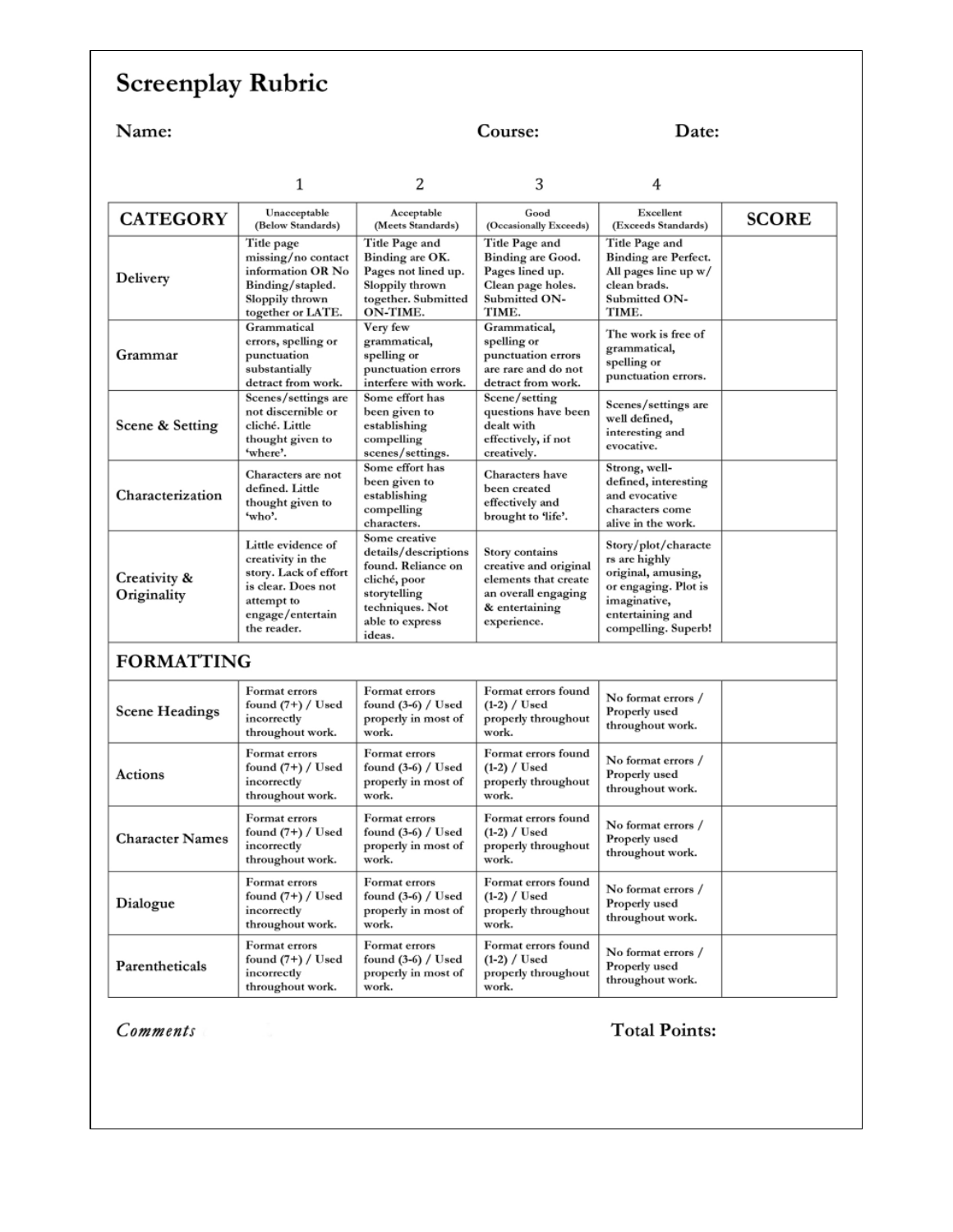#### Course Guidelines and College Statements:

#### Academic Integrity:

All students are expected to uphold academic integrity standards. Plagiarism is defined as taking the ideas of others and using them as one's own without due credit. Students who cheat in examinations, course assignments, or plagiarize in this course may be disciplined in accordance with university rules and regulations. (College Handbook, Chapter 340)

#### Attendance Policy:

All students are required to attend all virtual class meetings and participate. Missing more than six (6) classes will result in a failing grade for COM 322 – Intermediate Writing for Media.

#### Disability Notice:

As part of SUNY Cortland's commitment to a diverse, equitable, and inclusive environment, we strive to provide students with equal access to all courses. If you believe you will require accommodations in this course, please place a request with the Disability Resources Office at disability.resources@cortland.edu or call 607-753-2967. Please note that accommodations are generally not provided retroactively so timely contact with the Disability Resources Office is important. All students should consider meeting with their course instructor who may be helpful in other ways. (College Handbook, Chapter 745)

#### Diversity Notice:

SUNY Cortland is dedicated to the premise that every individual is important in a unique way and contributes to the overall quality of the institution. We define diversity broadly to include all aspects of human difference. The College is committed to inclusion, equity, and access and thus committed to creating and sustaining a climate that is equitable, respectful and free from prejudice for students, faculty and staff. We value diversity in the learning environment and know that it enhances our ability to inspire students to learn, lead and serve in a changing world. We are committed to promoting a diverse and inclusive campus through the recruitment and retention of faculty, staff and students. As a community, we hold important the democracy of ideas, tempered by a commitment to free speech and the standards of inquiry and debate. To this end, we are dedicated to developing and sustaining a learning environment where it is safe to explore our differences and celebrate the richness inherent in our pluralistic society. (College Handbook, Chapter 130)

#### Inclusive Learning Environment:

SUNY Cortland is committed to a diverse, equitable and inclusive environment. The course instructor honors this commitment and respects and values differences. All students enrolled in this course are expected to be considerate of others, promote a collaborative and supportive educational environment, and demonstrate respect for individuals with regard to ability or disability, age, ethnicity, gender, gender identity/expression, race, religion, sex, sexual orientation, socio-economic status or other aspects of identity. In an environment that fosters inclusion, students have the opportunity to bring their various identities into conversation as they find helpful, but are not expected to represent or speak for an entire group of people who share aspects of an identity. If you have any questions or concerns about this statement, contact the Institutional Equity and Inclusion Office at 607-753-2263. (IEIO http://www2.cortland.edu/about/diversity/)

#### Title IX Statement:

Title IX, when combined with New York Human Rights Law and the New York Education Law 129-B, prohibits discrimination, harassment and violence based on sex, gender, gender identity/expression, and/or sexual orientation in the education setting. The federal Clery Act and NY Education Law 129-B provide certain rights and responsibilities after an incident of sexual or interpersonal violence. When a violation occurs, victims and survivors are eligible for campus and community resources. Where the College has jurisdiction, it may investigate and take action in accordance with College policy. If you or someone you know wishes to report discrimination based in sex, gender, gender identity/expression, and/or sexual orientation, or wishes to report sexual harassment, sexual violence, stalking or relationship violence, please contact the Title IX Coordinator at 607-753-4550, or visit cortland.edu/titleix to learn about all reporting options and resources. (Updated by SUNY Legal Feb. 1, 2018). (Title IX http://www2.cortland.edu/titleix)